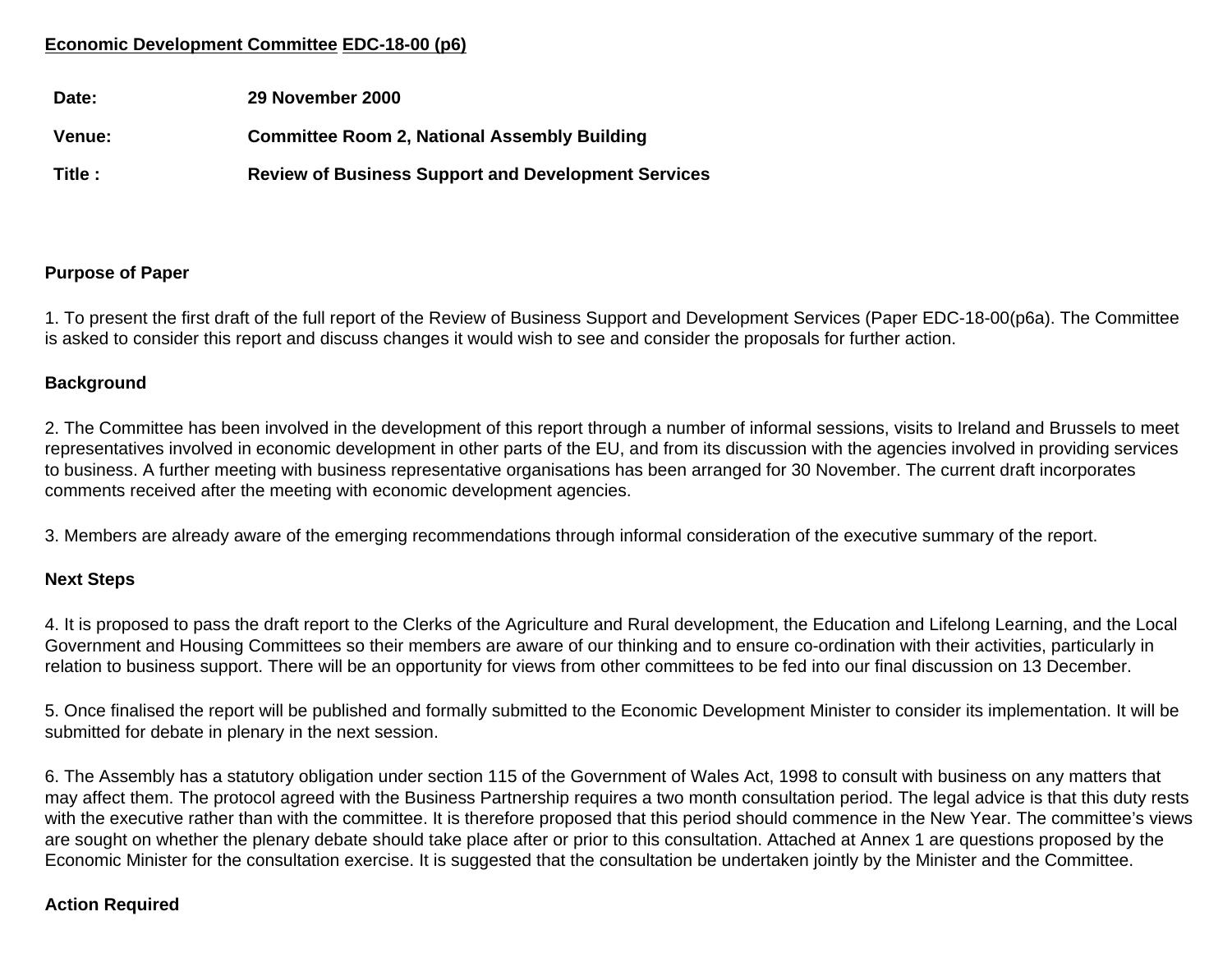7. The Committee is asked to consider the draft report and make recommendations on any changes to the text, the recommendations and the further consultation procedure. The committee is particularly asked to comment on the questions to be asked during a formal consultation exercise.

## **Committee Secretariat**

 $\overline{\phantom{a}}$ 

# **Possible Questions for EDC Business Support Review**

| <b>Business Connect:</b>                | Would the loss of Business Connect as an independent all-<br>Wales partnership be undesirable or is it a price worth paying<br>to underpin the network by integrating it more closely with the<br>WDA in terms of executive support?<br>Will the proposed arrangements strengthen or weaken the<br>partnership? Should the Business Connect Board continue at<br>national level or be regionalised?<br>How will the quality assurance of the network be delivered<br>and by whom? |
|-----------------------------------------|-----------------------------------------------------------------------------------------------------------------------------------------------------------------------------------------------------------------------------------------------------------------------------------------------------------------------------------------------------------------------------------------------------------------------------------------------------------------------------------|
| <b>Economic Policy</b><br><b>Board:</b> | What is the optimum mix of roles and responsibilities for the<br>Board? How should it interface with the Assembly and<br>Assembly Committees; the Boards of Assembly Sponsored<br>Public Bodies; the Business Partnership and others (e.g. the<br><b>Employment Service)?</b>                                                                                                                                                                                                     |

**Annex 1**